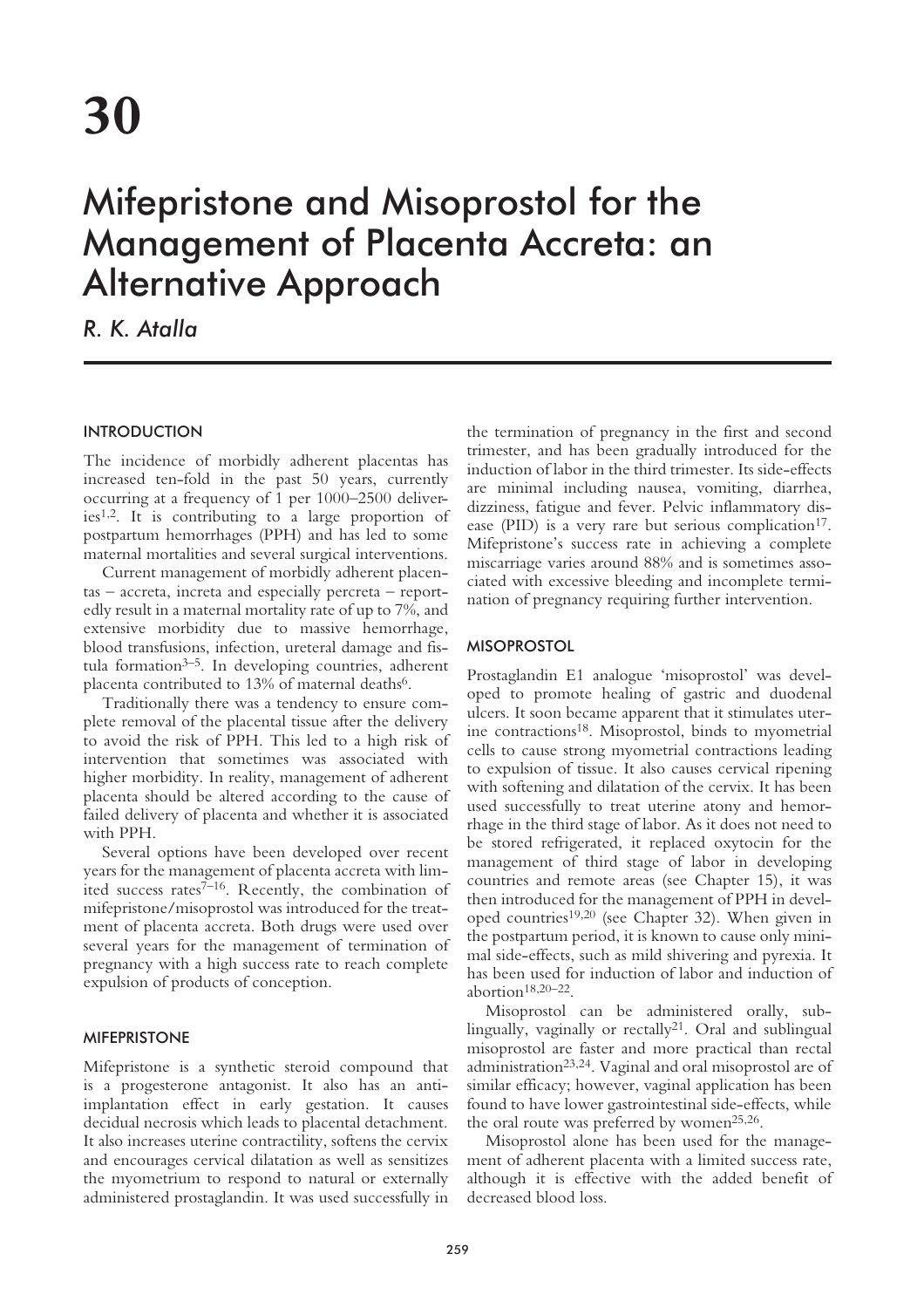### THE USE OF MIFEPRISTONE/MISOPROSTOL IN THE MANAGEMENT OF PLACENTA ACCRETA AND COMPARISON WITH OTHER TREATMENTS

It was expected that the combination of both drugs would significantly potentiate the success rate for the treatment of placenta accreta in parallel to the increase in the success rate of complete miscarriage from 88% to 96% when mifepristone was used as a pre-treatment to misoprostol<sup>27-31</sup>. Maximum effect of this regimen is achieved when misoprostol is administered 36–48 h after mifepristone. The choice of doses and best regimen has been debated as has the route of administration. The manufacturer recommends a dose of 600 mg of mifepristone prior to prostaglandin administration32. However, evidence from a randomized trial indicates that a dose of 200 mg has similar efficacy when compared with  $400 \text{ mg or } 600 \text{ mg}^{33}$ .

When the above regimen is followed 36–48 h later, by a maximum of five doses of misoprostol 400 µg administered at 3 hourly intervals, vaginally or orally, completed abortions were achieved in 94.6% of pregnancies between 9 and 13 weeks and in nearly 91% of mid-trimester medical abortion<sup>34,35</sup>.

The insight to use mifepristone and misoprostol in the management of placenta accreta followed on from the high success rate of this regimen to induce a complete abortion. The dose of the medications in such a specific indication has not been established due to the small number of cases treated. However, the safety of this combination has been established in several studies examining termination of pregnancy $36$ . Due to the minimally reported possible side-effects, the choice of such a regimen will establish its place rapidly as a safer alternative for the management of placenta accreta<sup>37</sup>. The use of the mifepristone and misoprostol regimen in the management of placenta accreta has been reported in the literature in only two cases both of which resulted in expulsion of the placenta. In both instances manual removal of placenta was attempted and failed to remove any part of the placenta and a postpartum magnetic resonance imaging (MRI) and ultrasound scan established the diagnosis of placenta accreta. However, the timing and dosage of the medication varied between the two.

An attempt to avoid the complications of expectant management and close monitoring led to the first use of mifepristone/misoprostol combination for expulsion of the placenta 15 weeks after delivery. This combination was chosen instead of methotrexate due to the limited success rate and high risk of complications in the latter.

When compared with methotrexate, the mifepristone/misoprostol combination was preferred, as methotrexate has limited success in the treatment of placenta accreta with spontaneous loss of placental tissues occurring in 26% of cases. Furthermore, case reports have shown that intramuscular methotrexate may not have shortened the duration of management treatment from delivery till resorption of placenta. In all 13% of women had complications such as delayed

hemorrhage, infection as well as added possible side-effects of vomiting, alopecia and bone marrow suppression, renal or hepatic impairment; and fatality has been reported<sup>38,39</sup>. Furthermore, in one case the human chorionic gonadotropin levels returned to normal, but the placenta was still attached; this raised more doubt about the success of methotrexate.

In the second case report, the expectant management also had to be abandoned within a few days of the delivery. The patient was developing severe infection and a rapid delivery of the placenta was needed. A dose of mifepristone 600 mg was given and 40 hours later, the placenta was expelled with minimal bleeding prior to the start of the misoprostol regimen<sup>37</sup>.

As the mother showed severe signs of infection, surgical options – mainly hysterectomy or more recently myometrial resection – were the only other alternatives<sup>40</sup>. Again medical treatment with the combination of mifepristone/misoprostol compares favorably as a result of the high risk of complications with surgical options and the desire of the mother to preserve her fertility. Only 68 patients with anterior placenta accreta were included in a trial of myometrial resection and uterine repair, and in 18 patients hysterectomies had to be performed<sup>40</sup>. Furthermore, there were a large number of serious reported complications including pelvic hemorrhage, coagulopathies, uterine infection, low ureteral ligations, iatrogenic foreign bodies and collection<sup>40</sup>. Future fertility has only been recorded in 20% of those who had their uterus conserved.

The incidence of peripartum hysterectomy is approximately 1 in  $2000$  deliveries<sup>41</sup>. Emergency hysterectomy should be reserved only for the treatment of placenta accreta if associated with uncontrollable bleeding due to the associated high maternal morbidity and mortality from hemorrhage, blood transfusion, disseminated intravascular coagulopathy, infection and potential injury to the adjacent lower urinary tract<sup>42-44</sup>.

#### THE POSSIBLE ROLE OF THE MIFEPRISTONE/ MISOPROSTOL REGIMEN IN THE MANAGEMENT OF PLACENTA ACCRETA

Following these successful experiences in our unit, further patients of different gestations were treated with the combination of mifepristone/ misoprostol within a few hours of delivery after failed attempts at manual removal of placenta. In our practice, we offer ultrasound evaluation after delivery which is usually beneficial in assessing placental separation, possibly avoiding intervention especially if the mother has not had any regional analgesia. An attempt at manual removal of the placenta is made if the placenta is adherent; however, the obstetrician should be aware of the other management options available and try to avoid aggressive piece meal removal of the placenta especially if no separation plane can be identified. The regimen of mifepristone 600 mg followed by 200 µg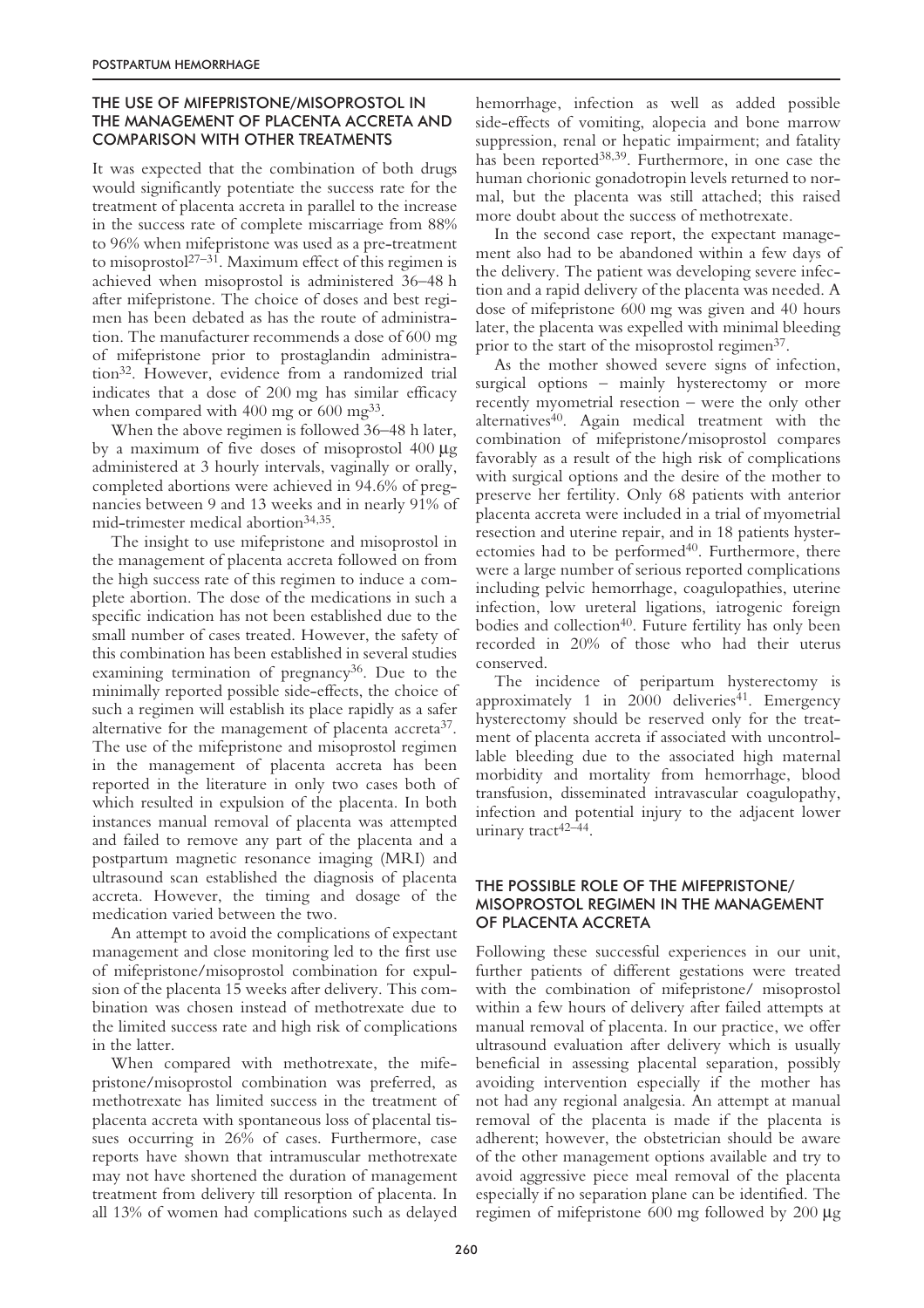of misoprostol orally at 3 hourly intervals to a maximum of five doses has been used to expel placenta accreta after confirmation of the diagnosis by MRI.

The treatment has been successful in all conditions; however, in one patient vaginal bleeding followed 1 week after completion of treatment and expulsion of the placenta. The bleeding led to hospital admission but did not necessitate any medical intervention. Such a treatment regimen has to be weighed against alternative treatment options.

#### Advantages of mifepristone/misoprostol regimen

Nearly all maternity units are familiar with the mifepristone/misoprostol combination. The patients do not need any special monitoring as the side-effects of the drugs are minimal and uncommon; however, most units will administer the mifepristone under medical supervision and ask the patient to remain in the unit for 1 hour. Mifepristone should be avoided if the patient suffers from severe asthma, chronic adrenal failure renal or hepatic impairment or acute porphyria, and caution should be used if she suffers from mild asthma, hemorrhagic disorders or is on anticoagulant therapy, or has risk factors for cardiovascular disease or adrenal suppression.

The cost of such a regimen is minimal compared with any alternative. The completed course will be less than  $\mathcal{L}100$  and the cost of 1 day of hospital admission if the misoprostol is administered as an inpatient – though this is not essential.

Mifepristone/misoprostol combination has been used successfully to shorten the duration of the conservative management of placenta accreta; therefore, it can be introduced at any time after the delivery, although administration soon after delivery is encouraged. More importantly, mifepristone/misoprostol combination has been shown not to affect future fertility and hence to be superior to surgical options.

The success rate of mifepristone/misoprostol management protocol compares favorably with all surgical interventions which should be avoided and only offered to the patient if there is severe bleeding or when other methods have been exhausted<sup>45</sup>.

#### **CONCLUSION**

Placenta accreta is difficult to diagnose antenatally by imaging techniques and the diagnosis is usually established after delivery at the time of the manual removal of the retained placenta<sup>46–51</sup>. In hospitals lacking emergency access to an intervention radiologist or vascular surgeon, forcible traumatic removal of placenta accreta could initiate severe hemorrhage and should be avoided. Placenta accreta does not usually cause severe bleeding unless disturbed and partly removed manually. It is essential for the obstetrician to be aware of all management options for such a potential dangerous condition. With the established safety of the new mifepristone/misoprostol combination regimen and growing evidence of its potential efficacy in managing placenta accreta, this combination should have a role in sparing invasive procedures for the management of placenta accreta associated with severe PPH. This new regimen could be used soon after delivery or in association with conservative management. Furthermore, the treatment is cost-effective, easy to use and may be life-saving in many low-resource settings. A large study is needed to establish the overall success rate as well as possible future fertility rate. Meanwhile, obstetricians should be encouraged to report their experience with the use of the combination.

#### References

- 1. Miller DA, Chollet JA, Goodwin TM. Clinical risk factors for placenta previa-placenta accreta. Am J Obstet Gynecol 1997; 177:210–14
- 2. Committee on Obstetric Practice. American College of Obstetricians and Gynecologists Committee Opinion. Placenta accreta. Number 266, January 2002. Int J Gynaecol Obstet 2002;77:77–8
- 3. O'Brien JM, Barton JR, Donaldson ES. The management of placenta percreta: conservative and operative strategies. Am J Obstet Gynecol 1996;175:1632–8
- 4. Dombrowski MP, Bottoms SF, Saleh AA, Hurd WW, Romero R. Third stage of labor: Analysis of duration and clinical practice. Am J Obstet Gynecol 1995;172:1279–84
- 5. Tandberg A, Albrechtsen S, Iversen OE. Manual removal of the placenta. Incidence and clinical significance. Acta Obstet Gynecol Scand 1999;78:33–6
- 6. MacLeod J, Rhode R. Retrospective follow-up of maternal deaths and their associated risk factors in a rural district of Tanzania. Trop Med Int Health 1998;3:130–7
- 7. van Beekhuizen HJ, de Groot AN, De Boo T, Burger D, Jansen N, Lotgering FK. Sulprostone reduces the need for the manual removal of the placenta in patients with retained placenta: a randomized controlled trial. Am J Obstet Gynecol 2006;194:446–50
- 8. Carroli G, Bergel E. Umbilical vein injection for management of retained placenta. Cochrane Database Syst Rev 2001; (4):CD001337
- 9. Chan AS, Ananthanarayan C, Rolbin SH. Department of Anaesthesia, Mount Sinai Hospital, University of Toronto, Ontario. Alternating nitroglycerin and syntocinon to facilitate uterine exploration and removal of an adherent placenta. Can J Anaesth 1995;42:335–7
- 10. Clement D, Kayem G, Cabrol D. Conservative treatment of placenta percreta: a safe alternative. Eur J Obstet Gynecol Reprod Biol 2004;114:108–9
- 11. Greenberg JA, Miner JD. Uterine artery embolization and hysteroscopic resection to treat retained placenta accreta: A case report. J Minim Invasive Gynecol 2006;13:342–4
- 12. Jung HN, Shin SW, Choi SJ, et al. Uterine artery embolization for emergent management of postpartum hemorrhage associated with placenta accreta. Acta Radiol 2011;52:638–42
- 13. Tong SYP, Tay KH, Kwek YCK. Conservative management of placenta accreta: review of three cases. Singapore Med J 2008;49:156
- 14. Khan GQ, John IS, Wani S, Dohety T, Sibai BM. Controlled cord traction versus minimal intervention techniques in delivery of the placenta: a randomized controlled trial. Am J Obstet Gynecol 1997;177:770–4
- 15. Rogers MSYP, Wong S. Avoiding manual removal of the placenta: evaluation of intra-umbilical injection of uterotonics using the Pipingas technique for management of adherent placenta. Acta Obstet Gynaecol 2007;86:48–56
- 16. Sherer DM, Gorelick C, Zigalo A, Sclafani S, Zinn HL, Abulafia O. Placenta previa percreta managed conservatively with methotrexate and multiple bilateral uterine artery embolizations. Ultrasound Obstet Gynecol 2007;30:227–30